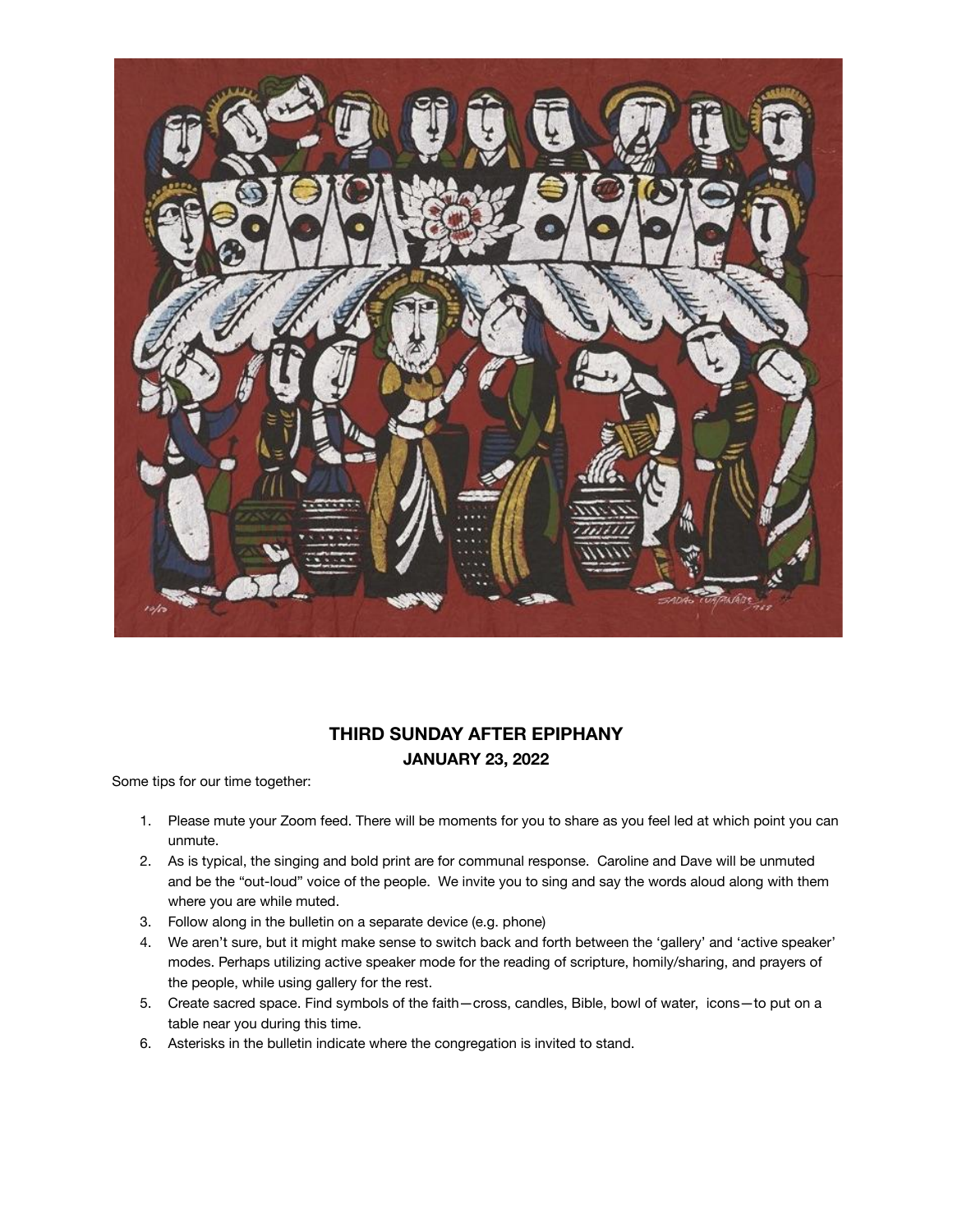### **GATHERING**

#### CALL TO WORSHIP\* *(Adapted from Thom Shuman)*

We come this day, Precious God, as people in need of your steadfast love: **with you is the fountain of life; in your Light we see light.** We gather this day, Water-changing God, as people looking for signs. **with you is the fountain of life; in your Light we see light.** We worship this day, Gifting God, as people who confess Jesus as our Lord: **with you is the fountain of life; in your Light we see light.**

SONG\* - Jesus Come, for We Invite You

Jesus, come! for we invite you, Jesus, come in new creation, Guest and Master, Friend and Lord; heav'n brought near in pow'r divine; now, as once at Cana's wedding, example the vour unexpected glory speak, and let us hear your word: changing water into wine: lead us through our need or doubting, rouse the faith of your disciples– hope be born and joy restored, come, our first and greatest Sign! hope be born and joy restored come, our first and greatest Sign!

Jesus, come! transform our pleasures, Jesus, come! surprise our dullness, guide us into paths unknown; example a make us willing to receive bring your gifts, command your servants, more than we can yet imagine, let us trust in you alone: all the brest you have to give: though your hand may work in secret, **in the secret of the set of the set of the set of the set of the set of the set of the set of the set of the set of the set of the set of the set of the set of the set of the set of th** all shall see what you have done, taste your love, believe, and live! all shall see what you have done. taste your love, believe, and live!

#### SONG\* - Great Are You, Lord

You are life, you are love, You raise up all the poor you bring light to the darkness. but you cast down the mighty, You give hope, you restore you turn grief into joy every heart that is broken.  $\blacksquare$  in your kingdom of justice. And great are you, Lord. And great are you, Lord.

It's your breath that fills us, so we pour out our praise, we pour out our praise. It's your breath that fills us, so we pour out our praise to you only.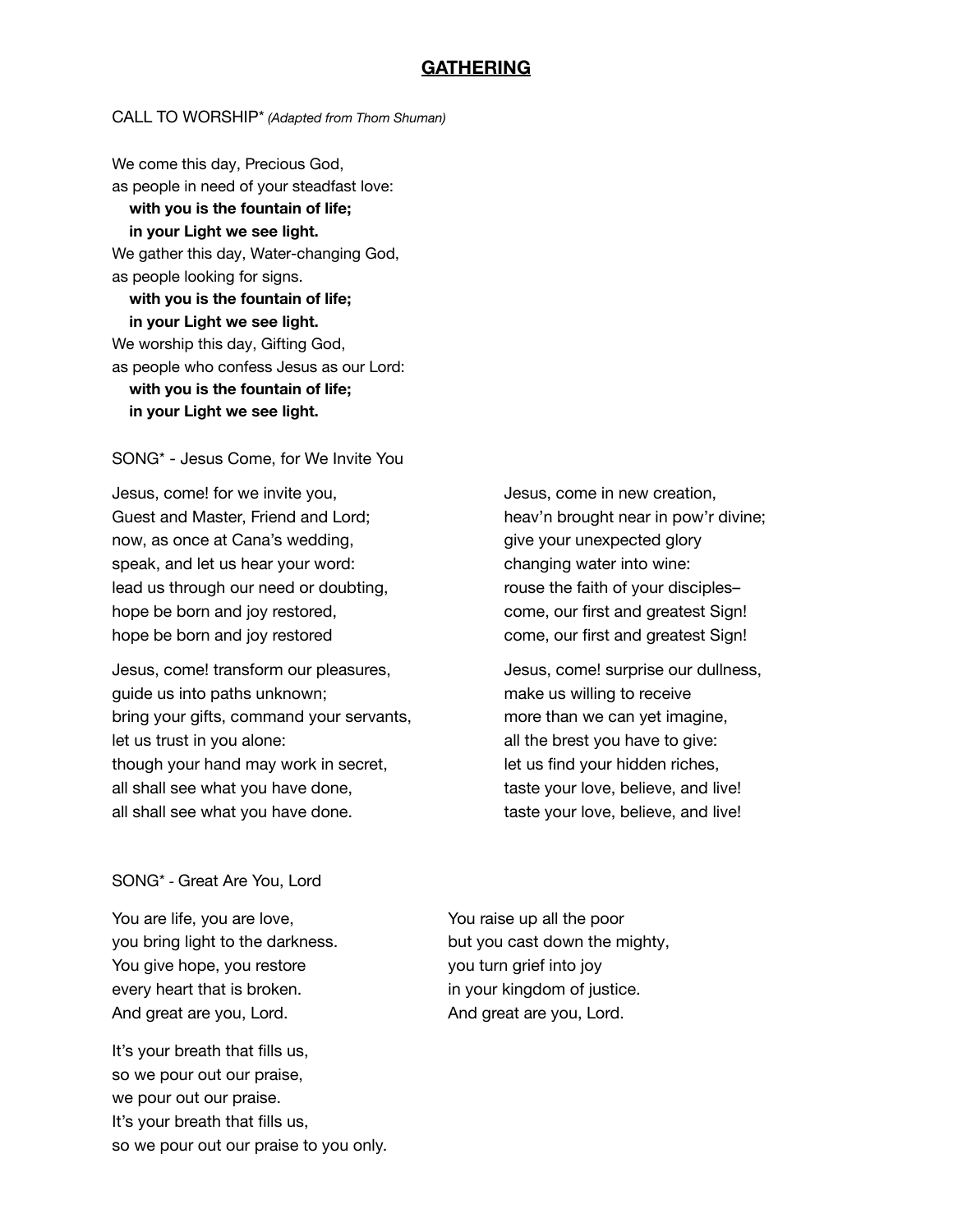### PRAYER OF CONFESSION

**Christ of joy, the guest at every table, the host at every feast: You turned water into wine; forgive us when we turn your gifts of life into burdens for ourselves and others. You turned sorrow into joy; forgive us when we do not rejoice in the wonder and beauty of our world. You turned scarcity into abundance; forgive us when we hoard possessions and do not trust your provision. Forgive us, O Christ, and turn our failures into fuel for praise, rejoicing in your great mercy.**

#### ASSURANCE OF PARDON

Friends, believe the good news of the Gospel: **In Jesus Christ we are forgiven.**

PASSING OF THE PEACE

The Lord be with you. **And also with you.**

SONG\* - Jesus Christ, Jesus Christ

Jesus Christ, Jesus Christ, Son of God among us. Thank you for every sign showing that you love us.

### **WORD**

### OLD TESTAMENT LESSON - Isaiah 62:1-5

For Zion's sake I will not keep silent, and for Jerusalem's sake I will not rest, until her vindication shines out like the dawn, and her salvation like a burning torch. The nations shall see your vindication, and all the kings your glory; and you shall be called by a new name that the mouth of the Lord will give.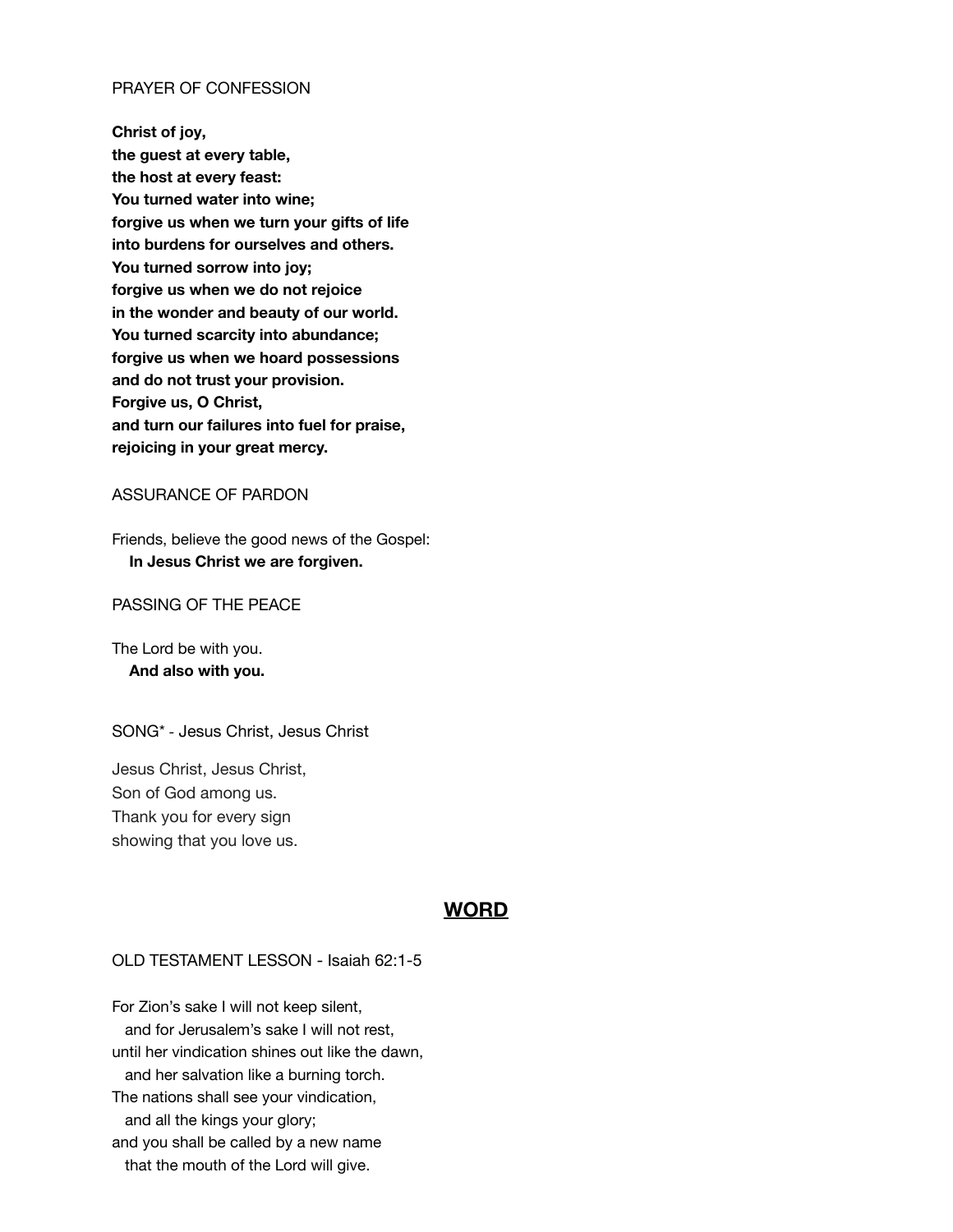You shall be a crown of beauty in the hand of the Lord, and a royal diadem in the hand of your God. You shall no more be termed Forsaken, and your land shall no more be termed Desolate; but you shall be called My Delight Is in Her, and your land Married; for the Lord delights in you, and your land shall be married. For as a young man marries a young woman, so shall your builder marry you, and as the bridegroom rejoices over the bride,

so shall your God rejoice over you.

GOSPEL LESSON\* - John 2:1-11

On the third day there was a wedding in Cana of Galilee, and the mother of Jesus was there. Jesus and his disciples had also been invited to the wedding. When the wine gave out, the mother of Jesus said to him, 'They have no wine.' And Jesus said to her, 'Woman, what concern is that to you and to me? My hour has not yet come.' His mother said to the servants, 'Do whatever he tells you.' Now standing there were six stone water-jars for the Jewish rites of purification, each holding twenty or thirty gallons. Jesus said to them, 'Fill the jars with water.' And they filled them up to the brim. He said to them, 'Now draw some out, and take it to the chief steward.' So they took it. When the steward tasted the water that had become wine, and did not know where it came from (though the servants who had drawn the water knew), the steward called the bridegroom and said to him, 'Everyone serves the good wine first, and then the inferior wine after the guests have become drunk. But you have kept the good wine until now.' Jesus did this, the first of his signs, in Cana of Galilee, and revealed his glory; and his disciples believed in him.

The word of the Lord. **Thanks be to God.**

SERMON - Pastor Aaron

## **RESPONSE**

#### SONG - O Love That Will Not Let Me Go

O Love that will not let me go, O joy that seekest me through pain, I rest my weary soul in thee. I cannot close my heart to thee. that in thine ocean's depths its flow and feel the promise is not vain may richer, fuller be. that morn shall tearless be.

O light that foll'west all my way,  $\overline{O}$  cross that lifteth up my head, I yield my flickering torch to thee. I dare not ask to fly from thee. My heart restores its borrowed ray I lay in dust, life's glory dead, may brighter, fairer be. life that shall endless be.

I give thee back the life I owe, I chase the rainbow through the rain

that in thine sunshine's blaze its day and from the ground there blossoms red